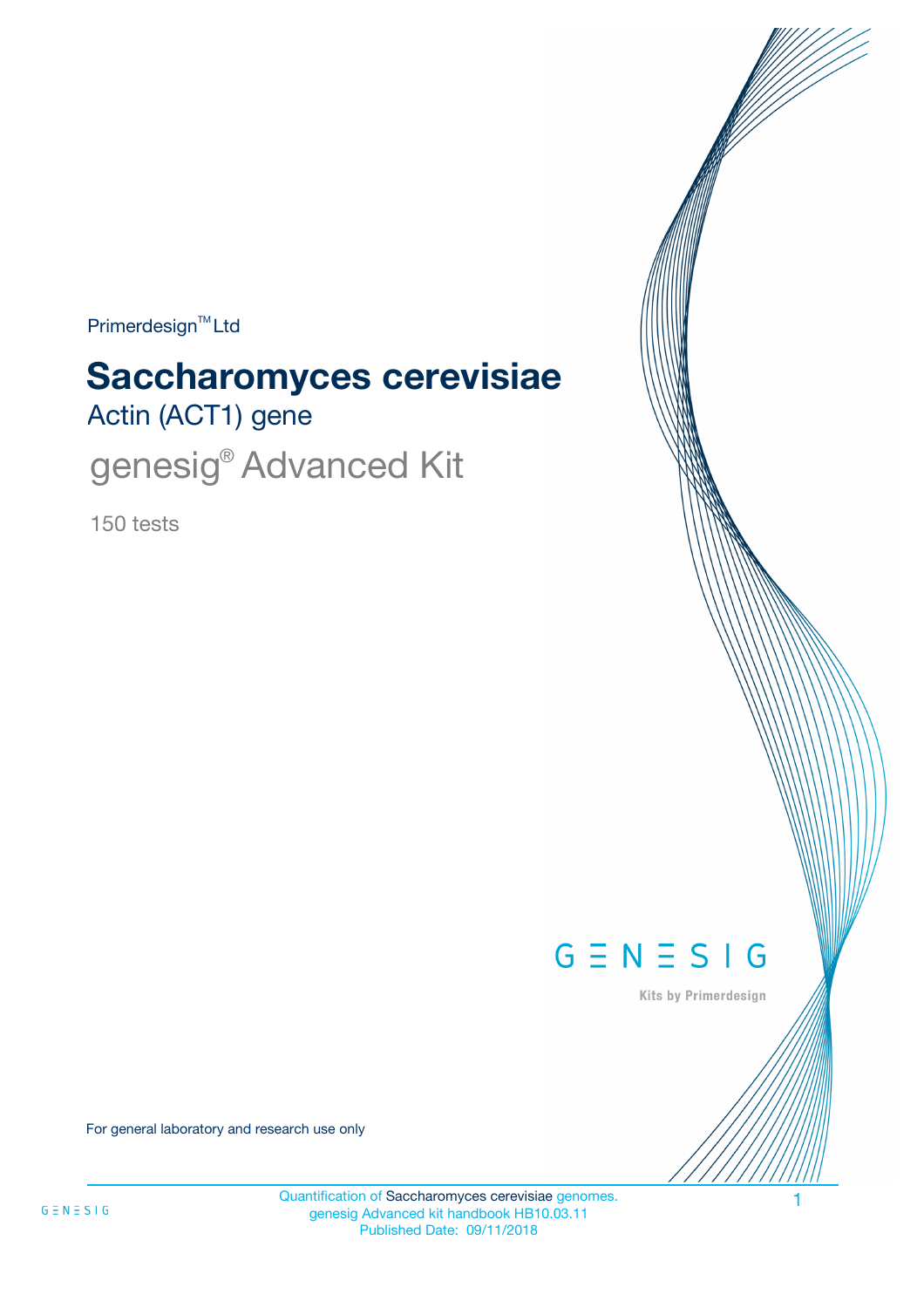## Introduction to Saccharomyces cerevisiae

Saccharomyces cerevisiae (also known as bakers' or budding yeast) is a fungus that is fundamental to processes involving fermentation such as winemaking, brewing and baking. S. cerevisiae is a single-celled eukaryote that reproduces by forming buds and can exist in either haploid or diploid form. In its more common diploid form, it has a diameter of 5-6µm, and in the haploid form, it has a diameter of 4µm.

S. cerevisiae is non-airborne and so requires a vector to move. It can be found primarily on ripe fruits like grapes due to their high sugar concentration and low pH. All strains grow aerobically and optimally at 30-35°c, preferably on glucose or maltose, but will fail to grown on lactose and cellobiose.

Although S. cerevisiae is not generally considered a pathogen, it has been known to lead to approximately 1% of vaginal yeast infections; immunosuppressed people tend to be the only ones susceptible to problems caused by S. cerevisiae as well as those that have taken it as a probiotic for diarrhoea.

S. cerevisiae was the first eukaryote to have its genome sequenced (1996). The genome is made up of just over 6200 genes organised on 16 chromosomes, and approximately 31% of these genes have homologs in the human genome, making this organism the perfect model for research into understanding the regulation of eukaryotic cells.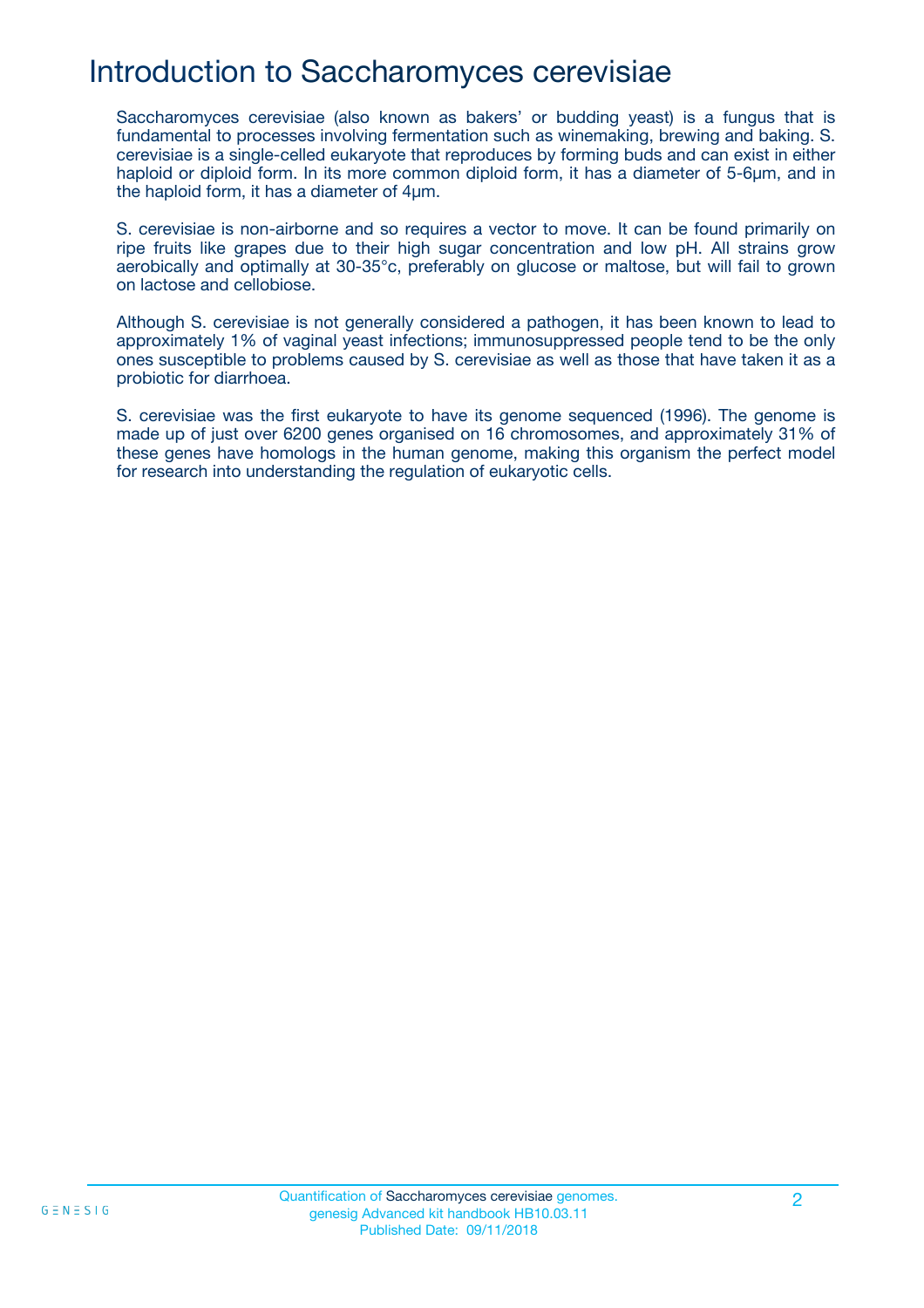# **Specificity**

The Primerdesign genesig Kit for Saccharomyces cerevisiae (S.cerevisiae) genomes is designed for the in vitro quantification of S.cerevisiae genomes. The kit is designed to have a broad detection profile. Specifically, the primers represent 100% homology with over 95% of the NCBI database reference sequences available at the time of design.

The dynamics of genetic variation means that new sequence information may become available after the initial design. Primerdesign periodically reviews the detection profiles of our kits and when required releases new versions.

If you require further information, or have a specific question about the detection profile of this kit then please send an e.mail to enquiry@primerdesign.co.uk and our bioinformatics team will answer your question.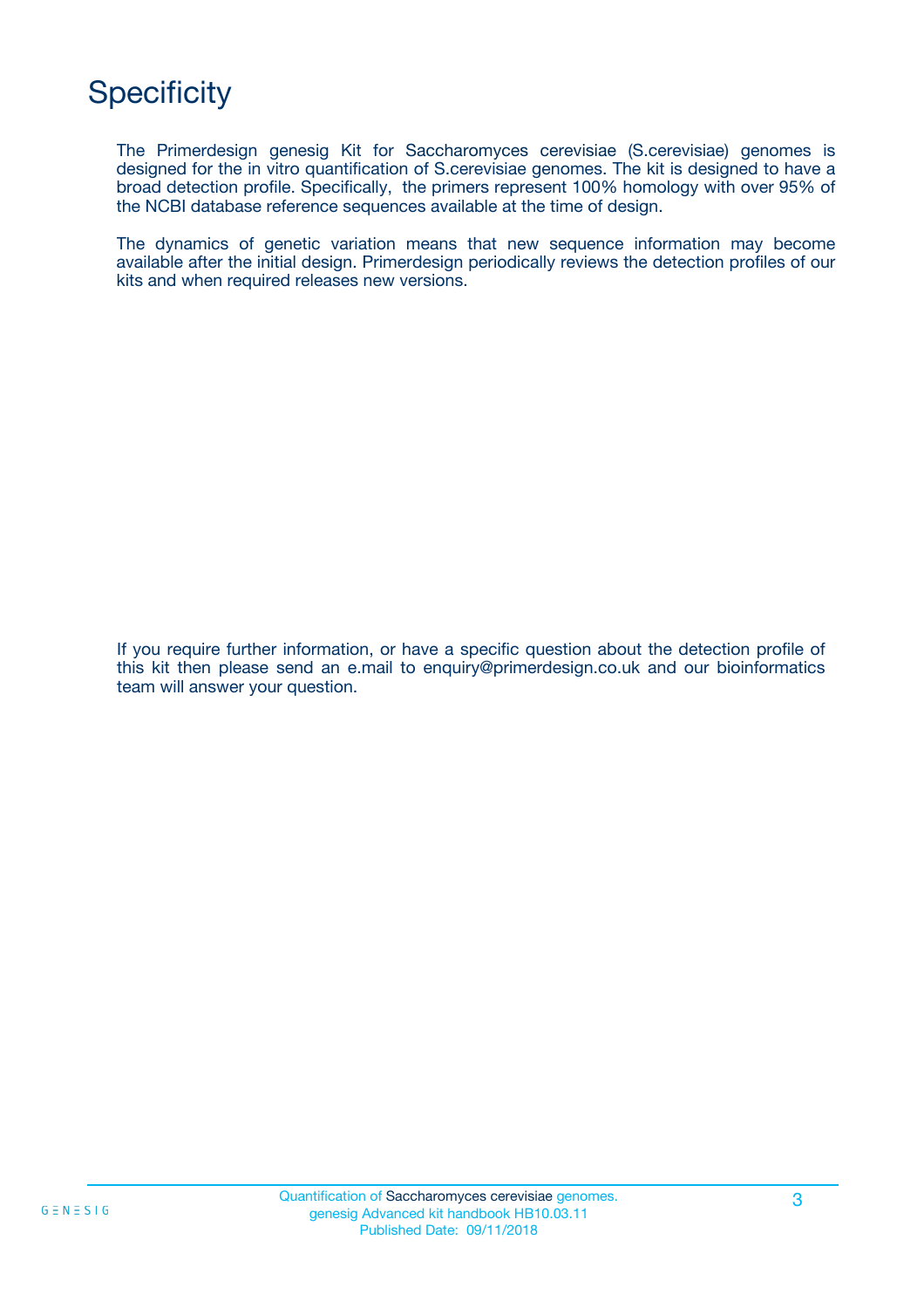## Kit contents

- **S.cerevisiae specific primer/probe mix (150 reactions BROWN)** FAM labelled
- **S.cerevisiae positive control template (for Standard curve RED)**
- **Internal extraction control primer/probe mix (150 reactions BROWN)** VIC labelled as standard
- **Internal extraction control DNA (150 reactions BLUE)**
- **Endogenous control primer/probe mix (150 reactions BROWN)** FAM labelled
- **RNase/DNase free water (WHITE)** for resuspension of primer/probe mixes
- **Template preparation buffer (YELLOW)** for resuspension of internal control template, positive control template and standard curve preparation

### Reagents and equipment to be supplied by the user

#### **Real-time PCR Instrument**

#### **Extraction kit**

This kit is recommended for use with genesig Easy DNA/RNA extraction kit. However, it is designed to work well with all processes that yield high quality RNA and DNA with minimal PCR inhibitors.

#### **oasig**TM **lyophilised or Precision**®**PLUS 2X qPCR Master Mix**

This kit is intended for use with oasig or PrecisionPLUS2X qPCR Master Mix.

**Pipettors and Tips**

**Vortex and centrifuge**

#### **Thin walled 1.5 ml PCR reaction tubes**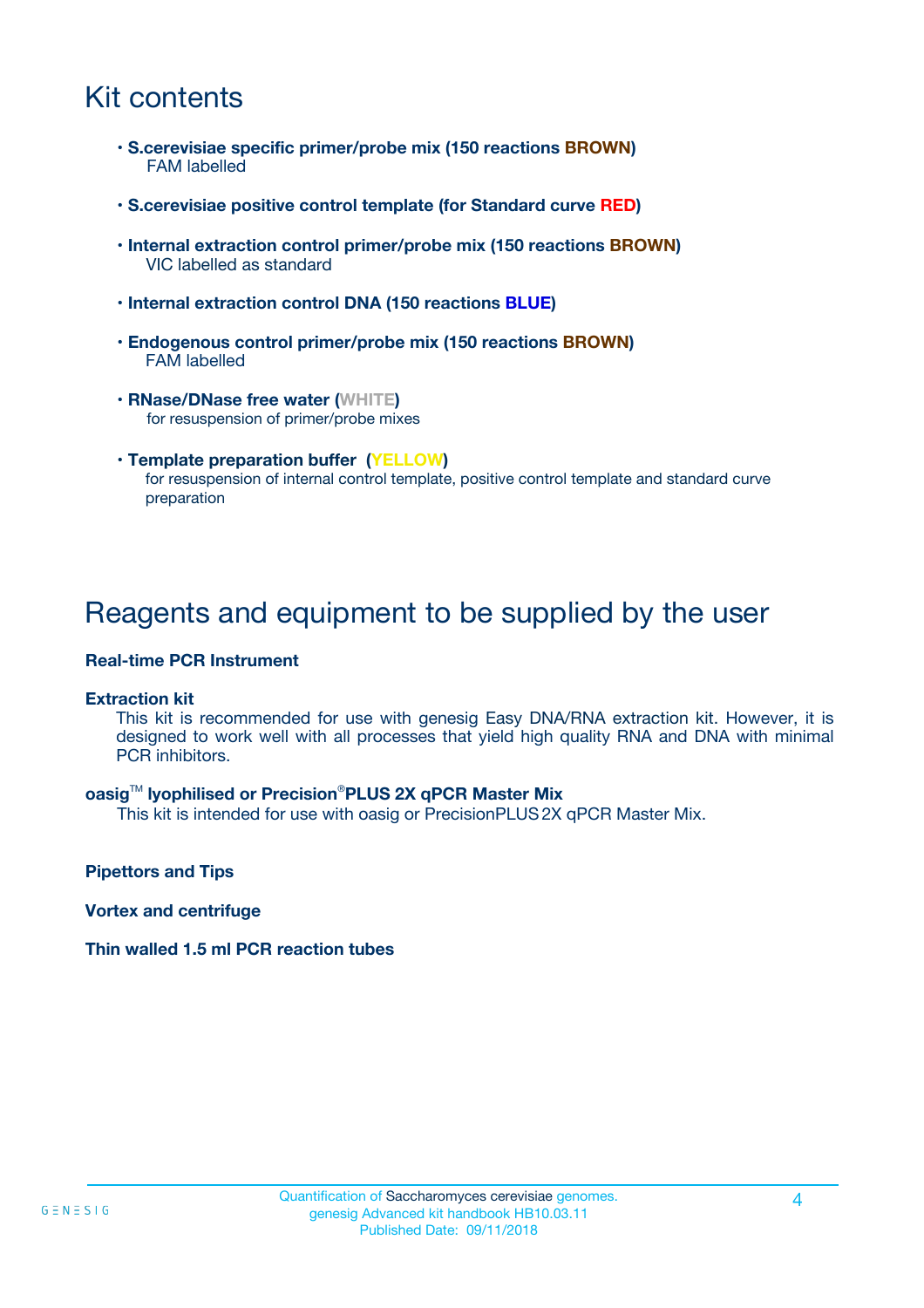### Kit storage and stability

This kit is stable at room temperature but should be stored at -20ºC on arrival. Once the lyophilised components have been resuspended they should not be exposed to temperatures above -20°C for longer than 30 minutes at a time and unnecessary repeated freeze/thawing should be avoided. The kit is stable for six months from the date of resuspension under these circumstances.

If a standard curve dilution series is prepared this can be stored frozen for an extended period. If you see any degradation in this serial dilution a fresh standard curve can be prepared from the positive control.

Primerdesign does not recommend using the kit after the expiry date stated on the pack.

### Suitable sample material

All kinds of sample material suited for PCR amplification can be used. Please ensure the samples are suitable in terms of purity, concentration, and DNA integrity (An internal PCR control is supplied to test for non specific PCR inhibitors). Always run at least one negative control with the samples. To prepare a negative-control, replace the template DNA sample with RNase/DNase free water.

### Dynamic range of test

Under optimal PCR conditions genesig S.cerevisiae detection kits have very high priming efficiencies of >95% and can detect less than 100 copies of target template.

### Notices and disclaimers

This product is developed, designed and sold for research purposes only. It is not intended for human diagnostic or drug purposes or to be administered to humans unless clearly expressed for that purpose by the Food and Drug Administration in the USA or the appropriate regulatory authorities in the country of use. During the warranty period Primerdesign genesig detection kits allow precise and reproducible data recovery combined with excellent sensitivity. For data obtained by violation to the general GLP guidelines and the manufacturer's recommendations the right to claim under guarantee is expired. PCR is a proprietary technology covered by several US and foreign patents. These patents are owned by Roche Molecular Systems Inc. and have been sub-licensed by PE Corporation in certain fields. Depending on your specific application you may need a license from Roche or PE to practice PCR. Additional information on purchasing licenses to practice the PCR process may be obtained by contacting the Director of Licensing at Roche Molecular Systems, 1145 Atlantic Avenue, Alameda, CA 94501 or Applied Biosystems business group of the Applera Corporation, 850 Lincoln Centre Drive, Foster City, CA 94404. In addition, the 5' nuclease assay and other homogeneous amplification methods used in connection with the PCR process may be covered by U.S. Patents 5,210,015 and 5,487,972, owned by Roche Molecular Systems, Inc, and by U.S. Patent 5,538,848, owned by The Perkin-Elmer Corporation.

# Trademarks

Primerdesign™ is a trademark of Primerdesign Ltd.

genesig $^\circledR$  is a registered trademark of Primerdesign Ltd.

The PCR process is covered by US Patents 4,683,195, and 4,683,202 and foreign equivalents owned by Hoffmann-La Roche AG. BI, ABI PRISM® GeneAmp® and MicroAmp® are registered trademarks of the Applera Genomics (Applied Biosystems Corporation). BIOMEK® is a registered trademark of Beckman Instruments, Inc.; iCycler™ is a registered trademark of Bio-Rad Laboratories, Rotor-Gene is a trademark of Corbett Research. LightCycler™ is a registered trademark of the Idaho Technology Inc. GeneAmp®, TaqMan® and AmpliTaqGold® are registered trademarks of Roche Molecular Systems, Inc., The purchase of the Primerdesign™ reagents cannot be construed as an authorization or implicit license to practice PCR under any patents held by Hoffmann-LaRoche Inc.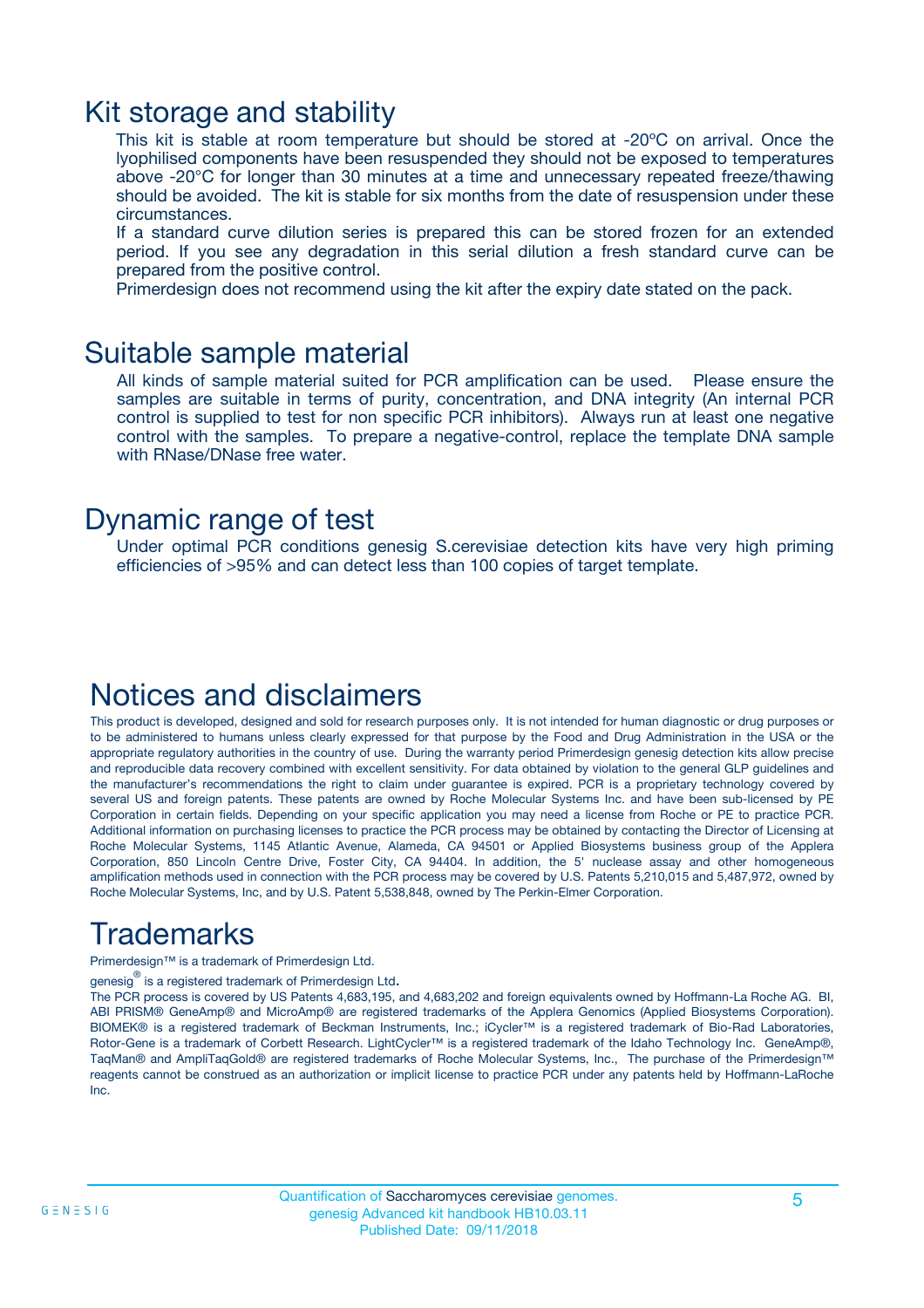## Principles of the test

#### **Real-time PCR**

A S.cerevisiae specific primer and probe mix is provided and this can be detected through the FAM channel.

The primer and probe mix provided exploits the so-called TaqMan® principle. During PCR amplification, forward and reverse primers hybridize to the S.cerevisiae DNA. A fluorogenic probe is included in the same reaction mixture which consists of a DNA probe labeled with a 5`-dye and a 3`-quencher. During PCR amplification, the probe is cleaved and the reporter dye and quencher are separated. The resulting increase in fluorescence can be detected on a range of qPCR platforms.

#### **Positive control**

For copy number determination and as a positive control for the PCR set up, the kit contains a positive control template. This can be used to generate a standard curve of S.cerevisiae copy number / Cq value. Alternatively the positive control can be used at a single dilution where full quantitative analysis of the samples is not required. Each time the kit is used, at least one positive control reaction must be included in the run. A positive result indicates that the primers and probes for detecting the target S.cerevisiae gene worked properly in that particular experimental scenario. If a negative result is obtained the test results are invalid and must be repeated. Care should be taken to ensure that the positive control does not contaminate any other kit component which would lead to false-positive results. This can be achieved by handling this component in a Post PCR environment. Care should also be taken to avoid cross-contamination of other samples when adding the positive control to the run. This can be avoided by sealing all other samples and negative controls before pipetting the positive control into the positive control well.

#### **Negative control**

To validate any positive findings a negative control reaction should be included every time the kit is used. For this reaction the RNase/DNase free water should be used instead of template. A negative result indicates that the reagents have not become contaminated while setting up the run.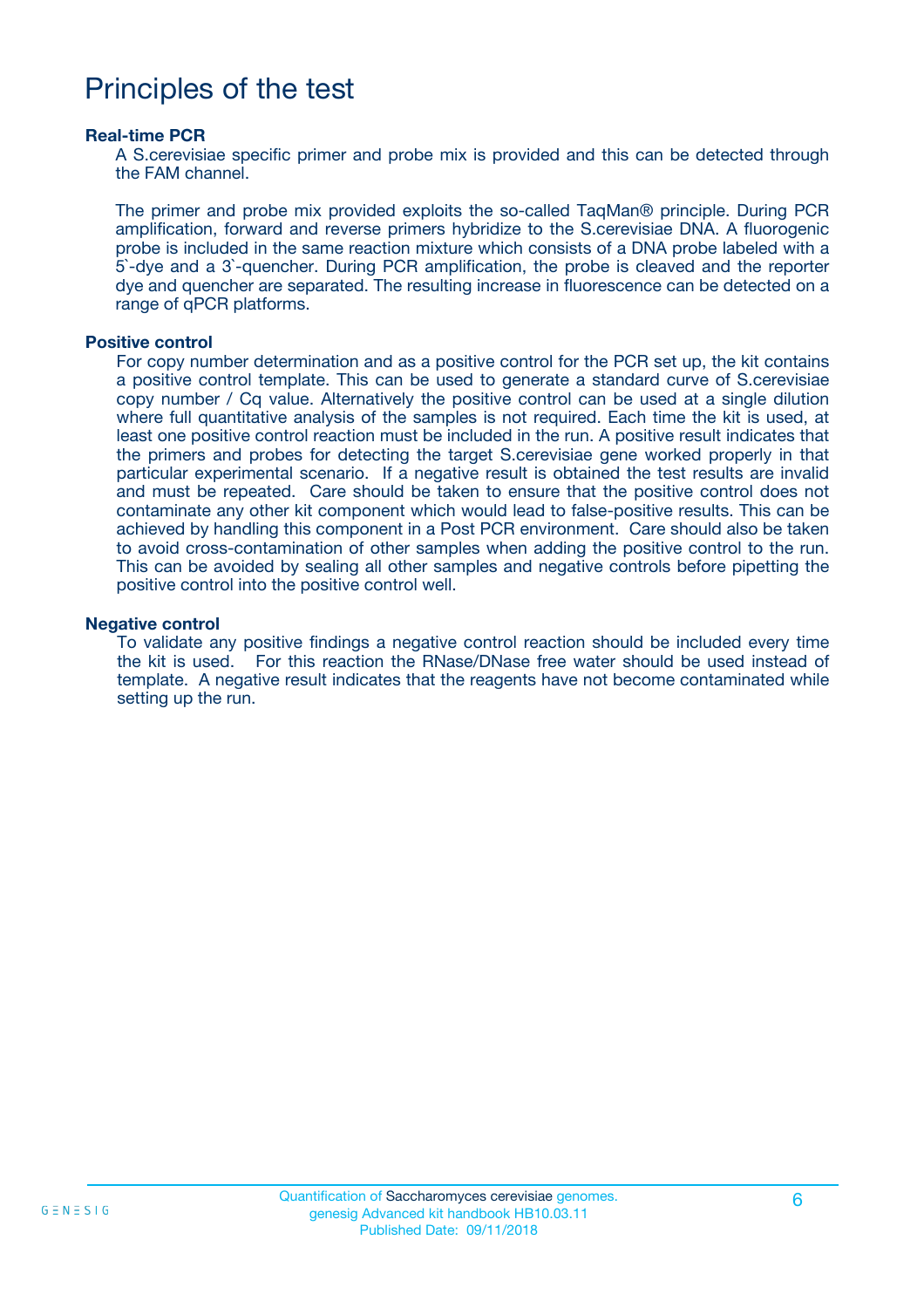#### **Internal DNA extraction control**

When performing DNA extraction, it is often advantageous to have an exogenous source of DNA template that is spiked into the lysis buffer. This control DNA is then co-purified with the sample DNA and can be detected as a positive control for the extraction process. Successful co-purification and qPCR for the control DNA also indicates that PCR inhibitors are not present at a high concentration.

A separate primer and probe mix are supplied with this kit to detect the exogenous DNA using qPCR. The primers are present at PCR limiting concentrations which allows multiplexing with the target sequence primers. Amplification of the control DNA does not interfere with detection of the S.cerevisiae target DNA even when present at low copy number. The Internal control is detected through the VIC channel and gives a Cq value of 28+/-3.

#### **Endogenous control**

To confirm extraction of a valid biological template, a primer and probe mix is included to detect an endogenous gene. Detection of the endogenous control is through the FAM channel and it is NOT therefore possible to perform a multiplex with the S.cerevisiae primers. A poor endogenous control signal may indicate that the sample did not contain sufficient biological material.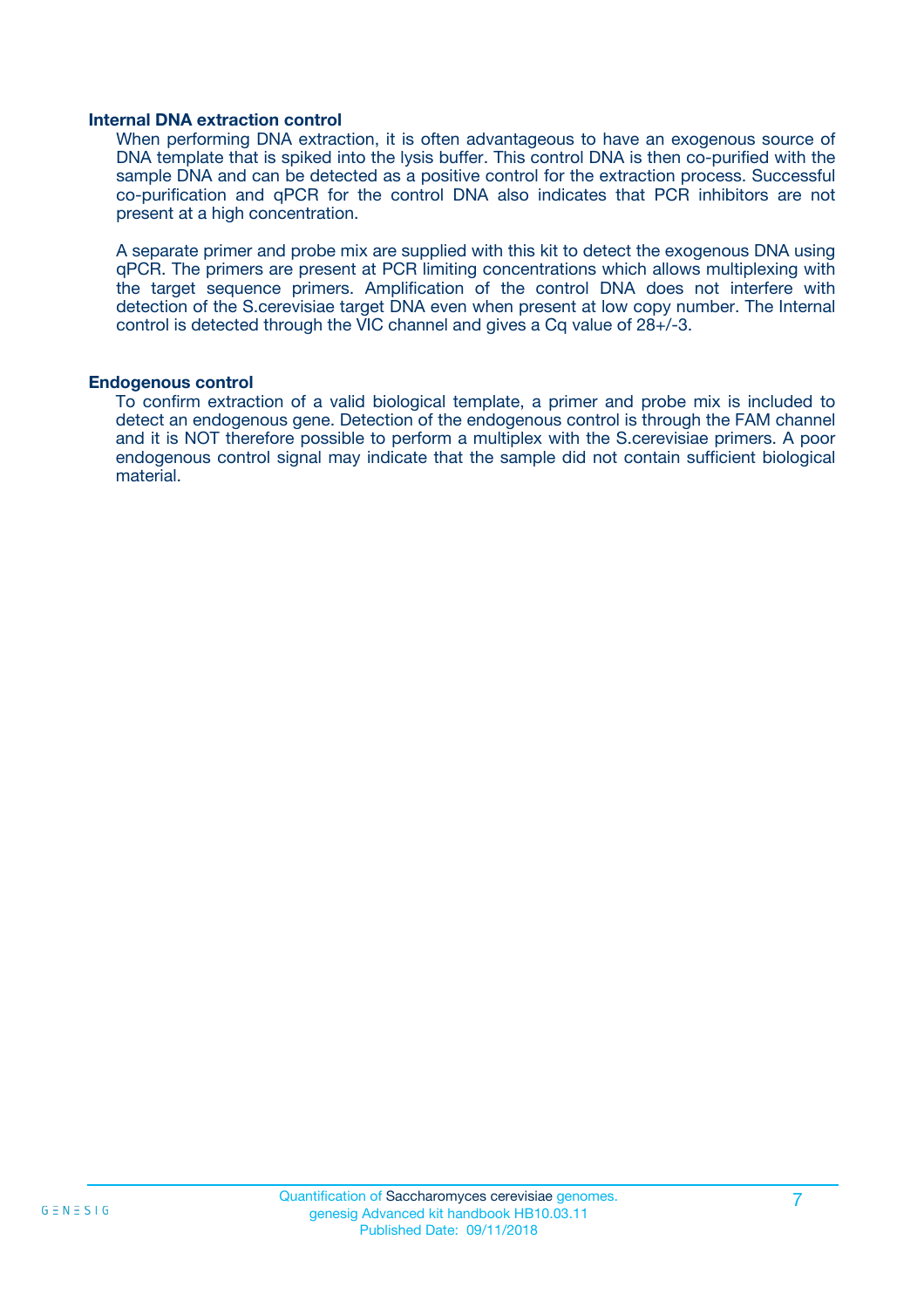### Resuspension protocol

To minimize the risk of contamination with foreign DNA, we recommend that all pipetting be performed in a PCR clean environment. Ideally this would be a designated PCR lab or PCR cabinet. Filter tips are recommended for all pipetting steps.

- **1. Pulse-spin each tube in a centrifuge before opening.** This will ensure lyophilised primer and probe mix is in the base of the tube and is not spilt upon opening the tube.
- **2. Resuspend the primer/probe mixes in the RNase/DNase free water supplied, according to the table below:**

To ensure complete resuspension, vortex each tube thoroughly.

| Component - resuspend in water                       |          |  |
|------------------------------------------------------|----------|--|
| <b>Pre-PCR pack</b>                                  |          |  |
| S.cerevisiae primer/probe mix (BROWN)                | $165$ µl |  |
| Internal extraction control primer/probe mix (BROWN) | $165$ µl |  |
| Endogenous control primer/probe mix (BROWN)          | $165$ µl |  |

**3. Resuspend the internal control template and positive control template in the template preparation buffer supplied, according to the table below:** To ensure complete resuspension, vortex each tube thoroughly.

| Component - resuspend in template preparation buffer |  |  |  |
|------------------------------------------------------|--|--|--|
| <b>Pre-PCR heat-sealed foil</b>                      |  |  |  |
| Internal extraction control DNA (BLUE)               |  |  |  |
| <b>Post-PCR heat-sealed foil</b>                     |  |  |  |
| S.cerevisiae Positive Control Template (RED) *       |  |  |  |

\* This component contains high copy number template and is a VERY significant contamination risk. It must be opened and handled in a separate laboratory environment, away from the other components.

### DNA extraction

The internal extraction control DNA can be added either to the DNA lysis/extraction buffer or to the DNA sample once it has been resuspended in lysis buffer.

**DO NOT add the internal extraction control DNA directly to the unprocessed biological sample as this will lead to degradation and a loss in signal.**

- **1. Add 4µl of the Internal extraction control DNA (BLUE) to each sample in DNA lysis/extraction buffer per sample.**
- **2. Complete DNA extraction according to the manufacturers protocols.**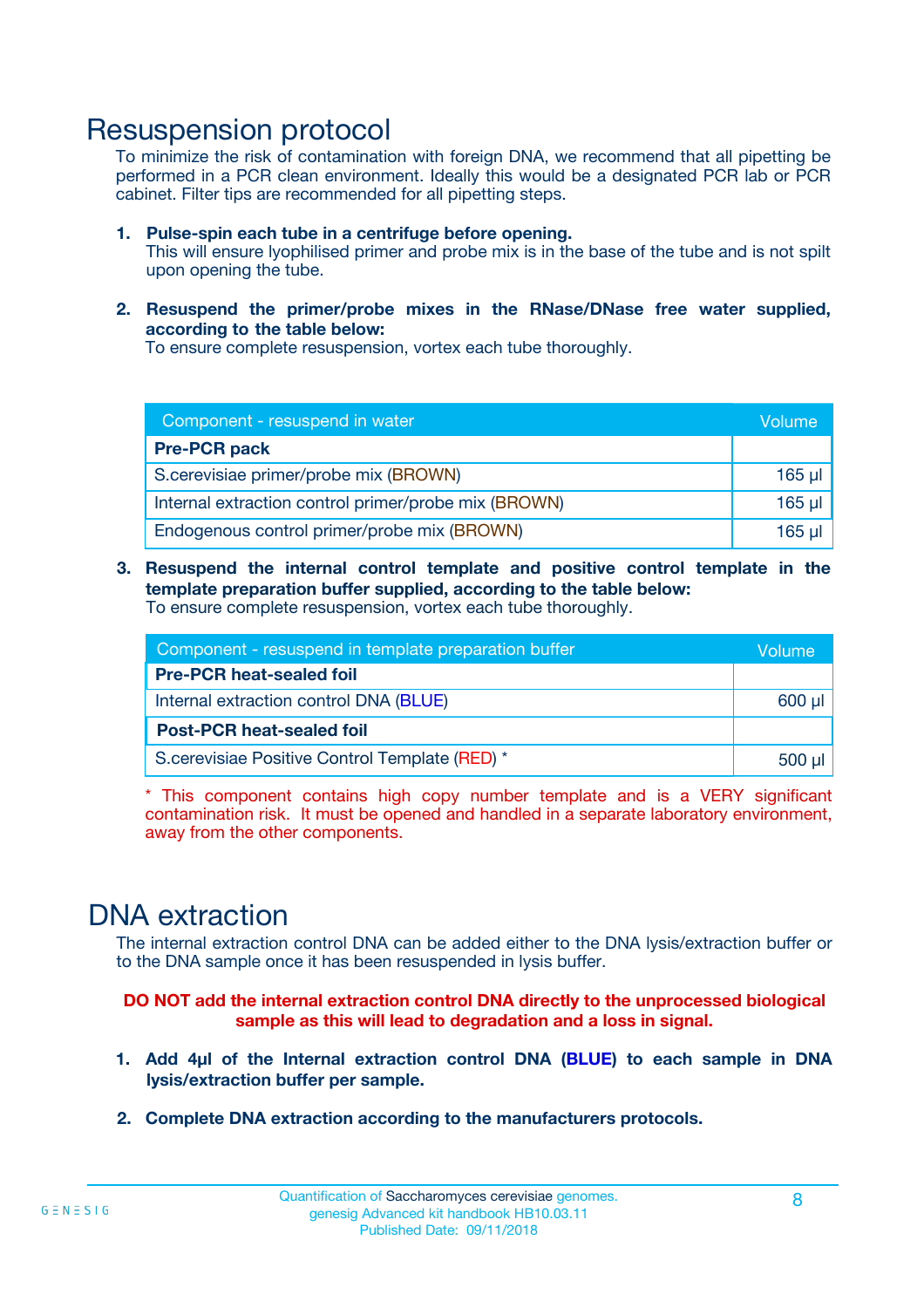# qPCR detection protocol

**1. For each DNA sample prepare a reaction mix according to the table below:** Include sufficient reactions for positive and negative controls.

| Component                                            | Volume   |
|------------------------------------------------------|----------|
| oasig or PrecisionPLUS 2X qPCR Master Mix            | $10 \mu$ |
| S.cerevisiae primer/probe mix (BROWN)                | 1 µI     |
| Internal extraction control primer/probe mix (BROWN) | 1 µl     |
| <b>RNase/DNase free water (WHITE)</b>                | $3 \mu$  |
| <b>Final Volume</b>                                  | 15 µl    |

**2. For each DNA sample prepare an endogenous control reaction according to the table below (Optional):**

**This control reaction will provide useful information regarding the quality of the biological sample.**

| Component                                   | Volume   |
|---------------------------------------------|----------|
| oasig or PrecisionPLUS 2X qPCR Master Mix   | $10 \mu$ |
| Endogenous control primer/probe mix (BROWN) | 1 µI     |
| <b>RNase/DNase free water (WHITE)</b>       | $4 \mu$  |
| <b>Final Volume</b>                         | 15 µl    |

- **3. Pipette 15µl of each mix into individual wells according to your qPCR experimental plate set up.**
- **4. Prepare sample DNA templates for each of your samples.**
- **5. Pipette 5µl of DNA template into each well, according to your experimental plate set up.**

For negative control wells use 5µl of RNase/DNase free water. The final volume in each well is 20ul.

**6. If a standard curve is included for quantitative analysis, prepare a reaction mix according to the table below:**

| Component                                 | Volume       |
|-------------------------------------------|--------------|
| oasig or PrecisionPLUS 2X qPCR Master Mix | 10 ul        |
| S.cerevisiae primer/probe mix (BROWN)     |              |
| RNase/DNase free water (WHITE)            | $4 \mu$      |
| <b>Final Volume</b>                       | <u>15 µl</u> |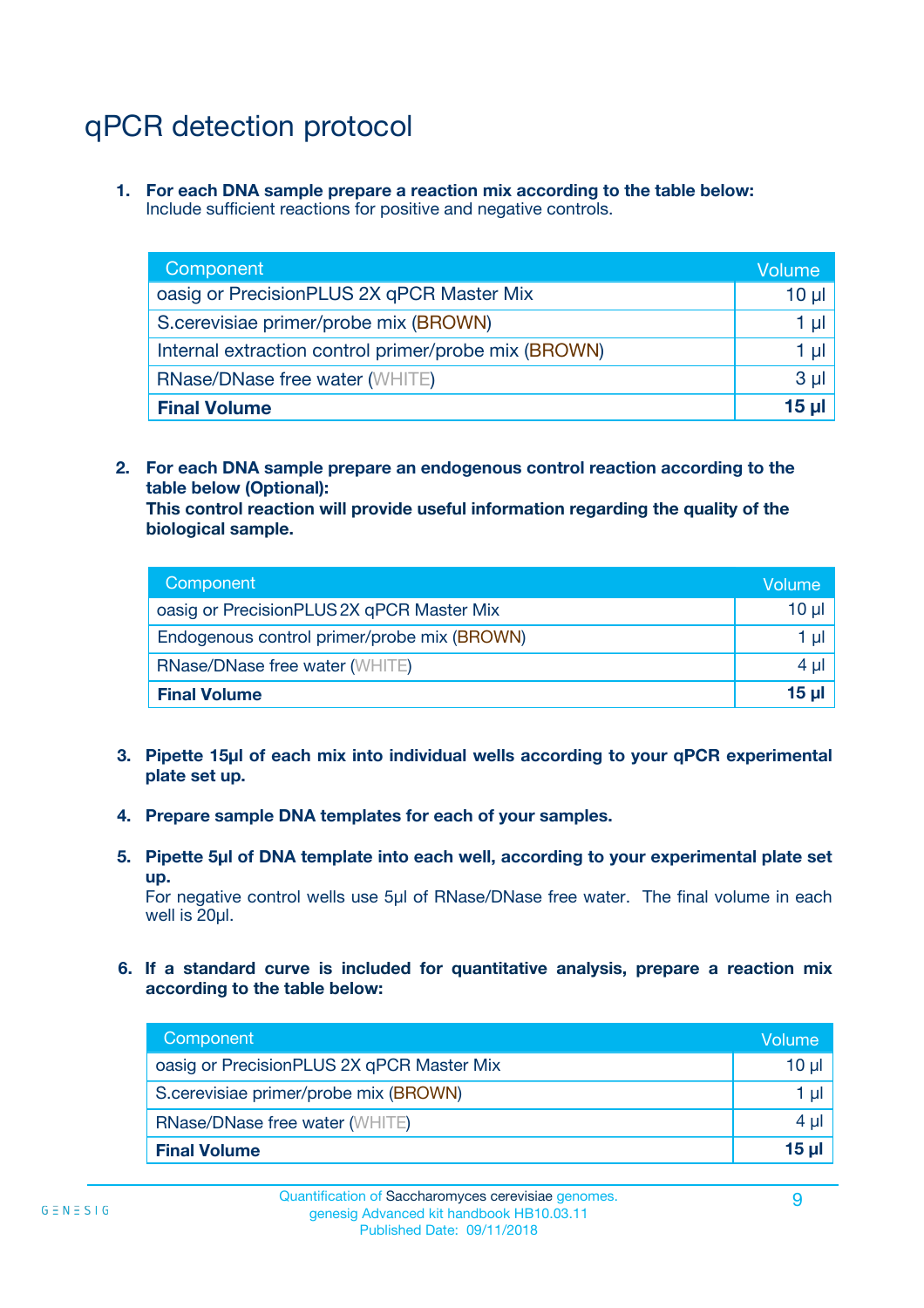#### **7. Preparation of standard curve dilution series.**

- 1) Pipette 90µl of template preparation buffer into 5 tubes and label 2-6
- 2) Pipette 10µl of Positive Control Template (RED) into tube 2
- 3) Vortex thoroughly
- 4) Change pipette tip and pipette 10µl from tube 2 into tube 3
- 5) Vortex thoroughly

Repeat steps 4 and 5 to complete the dilution series

| <b>Standard Curve</b>         | <b>Copy Number</b>     |
|-------------------------------|------------------------|
| Tube 1 Positive control (RED) | $2 \times 10^5$ per µl |
| Tube 2                        | $2 \times 10^4$ per µl |
| Tube 3                        | $2 \times 10^3$ per µl |
| Tube 4                        | $2 \times 10^2$ per µl |
| Tube 5                        | 20 per µl              |
| Tube 6                        | 2 per µl               |

**8. Pipette 5µl of standard template into each well for the standard curve according to your experimental plate set up.**

#### The final volume in each well is 20µl.

# qPCR amplification protocol

Amplification conditions using oasig or PrecisionPLUS 2X qPCR Master Mix.

|             | <b>Step</b>       | <b>Time</b>     | Temp    |
|-------------|-------------------|-----------------|---------|
|             | Enzyme activation | 2 min           | 95 °C   |
| Cycling x50 | Denaturation      | 10 <sub>s</sub> | 95 $°C$ |
|             | DATA COLLECTION * | 60 s            | 60 °C   |

\* Fluorogenic data should be collected during this step through the FAM and VIC channels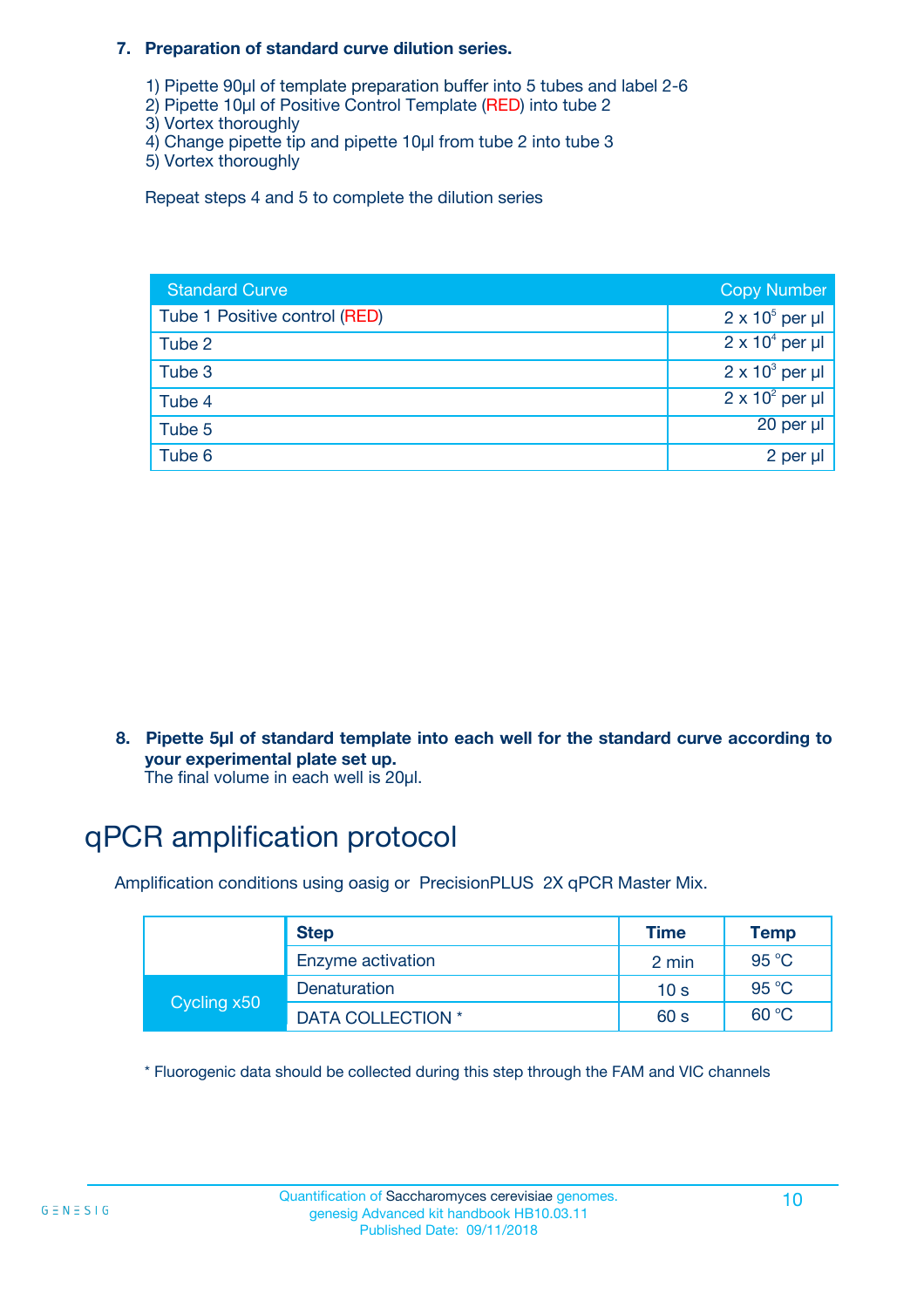# Interpretation of results

| <b>Target</b><br>(FAM) | <b>Internal</b><br>control<br>(NIC) | <b>Positive</b><br>control | <b>Negative</b><br>control | Interpretation                                                                                                  |
|------------------------|-------------------------------------|----------------------------|----------------------------|-----------------------------------------------------------------------------------------------------------------|
| $\leq 30$              | $+ 1 -$                             | ÷                          |                            | <b>POSITIVE QUANTITATIVE RESULT</b><br>calculate copy number                                                    |
| > 30                   | ٠                                   | ÷                          |                            | <b>POSITIVE QUANTITATIVE RESULT</b><br>calculate copy number                                                    |
| > 30                   |                                     | ÷                          |                            | <b>POSITIVE QUALITATIVE RESULT</b><br>do not report copy number as this<br>may be due to poor sample extraction |
|                        | ÷                                   | ÷                          |                            | <b>NEGATIVE RESULT</b>                                                                                          |
| $+ 1 -$                | $+ 1 -$                             | ÷                          | $\leq$ 35                  | <b>EXPERIMENT FAILED</b><br>due to test contamination                                                           |
| $+$ / -                | $+ 1 -$                             | ÷                          | > 35                       | $\star$                                                                                                         |
|                        |                                     | ÷                          |                            | <b>SAMPLE PREPARATION FAILED</b>                                                                                |
|                        |                                     |                            | $+$ /                      | <b>EXPERIMENT FAILED</b>                                                                                        |

Positive control template (**RED**) is expected to amplify between Cq 16 and 23. Failure to satisfy this quality control criterion is a strong indication that the experiment has been compromised.

\*Where the test sample is positive and the negative control is positive with a  $Ca > 35$ , the sample must be reinterpreted based on the relative signal strength of the two results:



If the sample amplifies  $> 5$  Cq earlier than the negative control then the sample should be reinterpreted (via the table above) with the negative control verified as negative.



If the sample amplifies  $< 5$  Cq earlier than the negative control then the positive sample result is invalidated and<br>the result should be determined  $the$  result should be inconclusive due to test contamination. The test for this sample should be repeated.